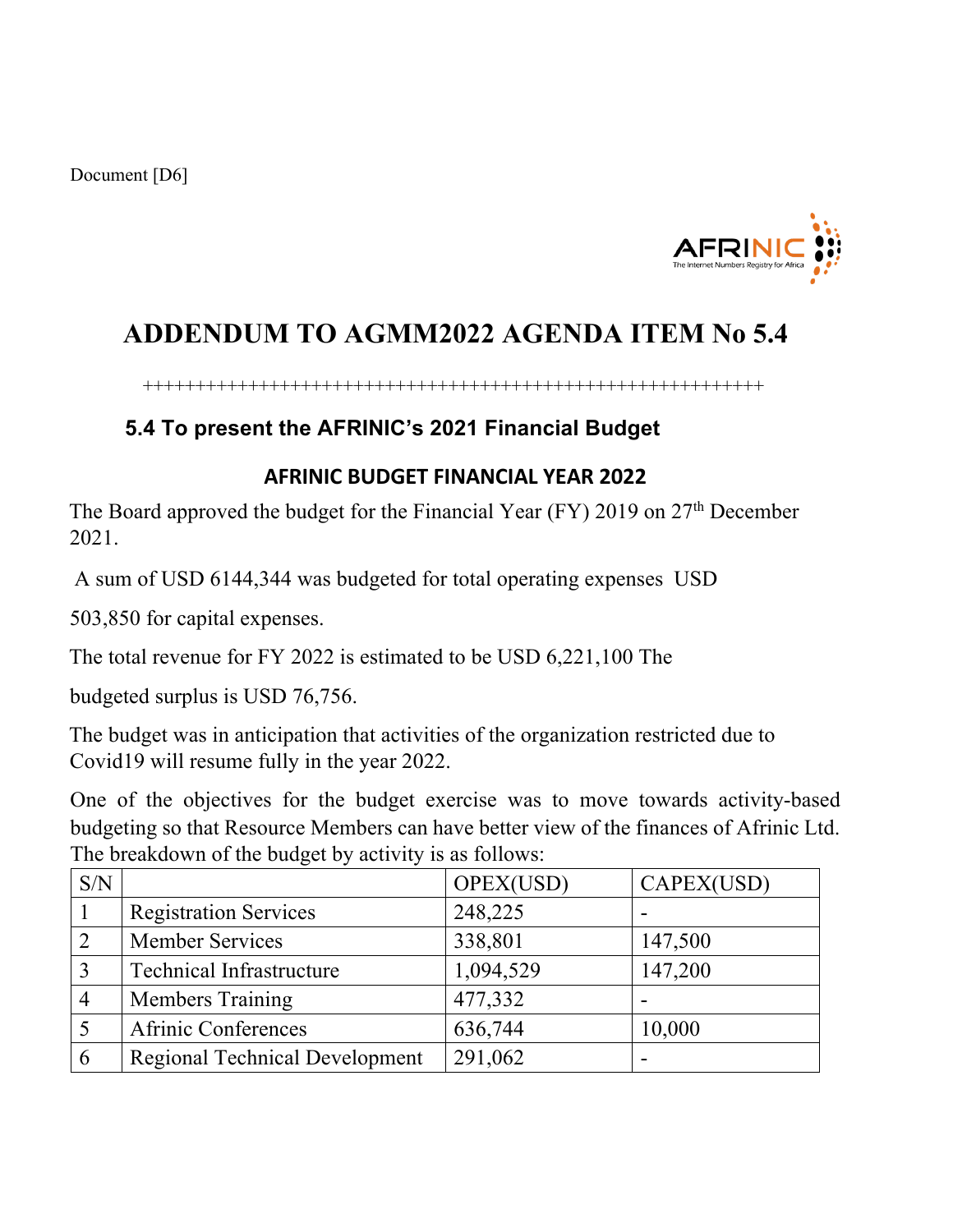| $\overline{7}$ | Regional Community engagement     | 676,541   |         |
|----------------|-----------------------------------|-----------|---------|
| 8              | <b>Global Technical Community</b> | 119,000   |         |
| 9              | Global Internet Governance        | 6,599     |         |
| 10             | Human Resource Management         | 938,114   |         |
| 11             | Finance and Administration        | 455,643   | 61,000  |
| 12             | Legal and Governance              | 464721    | 4,400   |
| 13             | Facilities                        | 292,033   |         |
|                | Total                             | 6,144,344 | 503,850 |

Human resources remains the highest on expenditure with 50% while travel expenses is 4% considering that most activities are still either virtual or hybrid, this informs the reason why the budget for the meeting expenses is 4%.